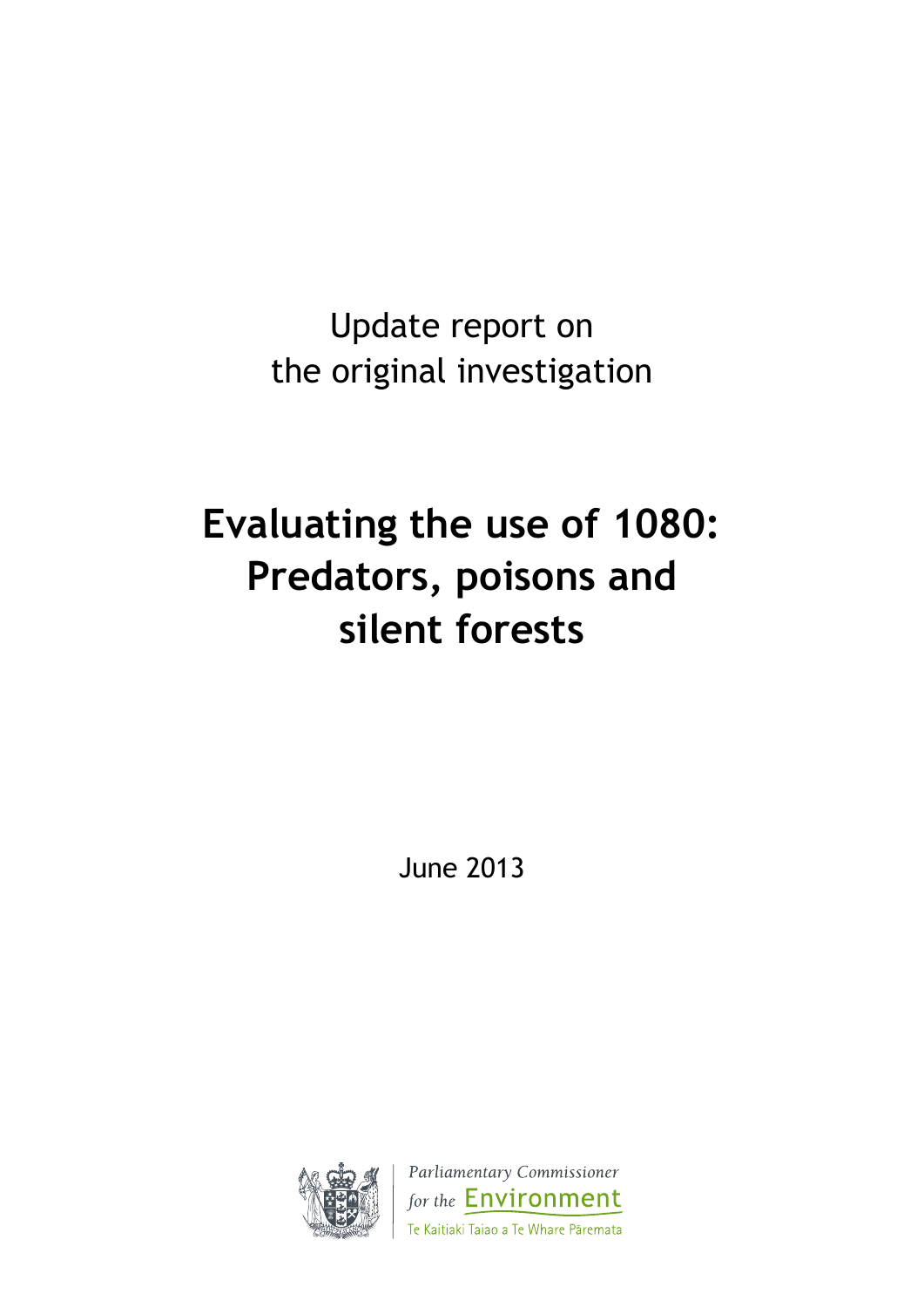## **Contents**

| 1 | Introduction                                   | 3  |
|---|------------------------------------------------|----|
| 2 | Background                                     | 3  |
| 3 | Main findings of the investigation             | 4  |
| 4 | Reaction to the report                         | 5  |
| 5 | Response to the Commissioner's recommendations |    |
| 6 | Some continuing issues                         | 12 |
|   |                                                |    |
|   |                                                |    |

Notes and the set of the set of the set of the set of the set of the set of the set of the set of the set of the set of the set of the set of the set of the set of the set of the set of the set of the set of the set of the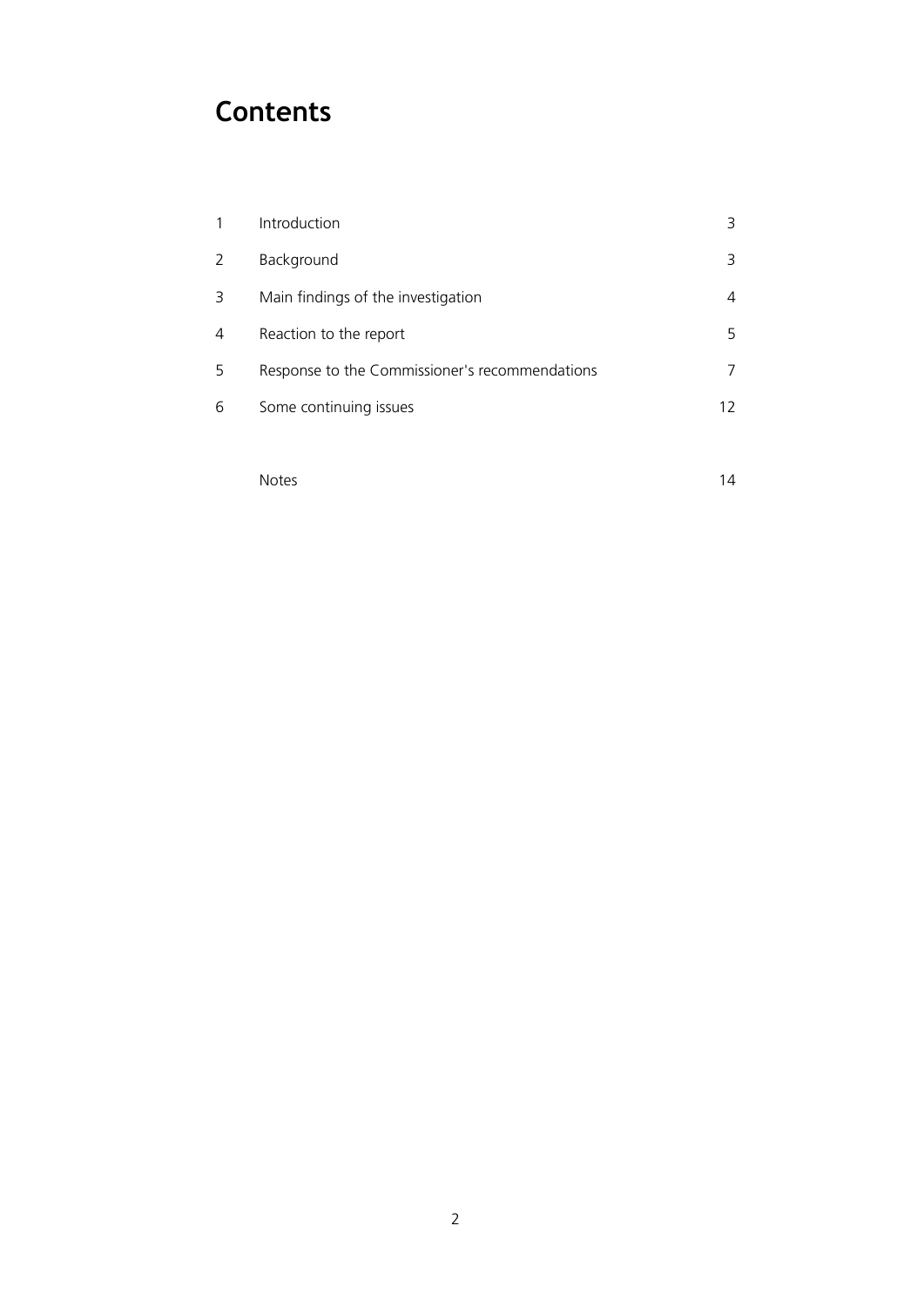## **1. Introduction**

In June 2011 the Parliamentary Commissioner for the Environment released a report entitled *Evaluating the use of 1080: Predators, poisons and silent forests.* The aim of the investigation was to undertake an independent and rigorous assessment of the controversial pesticide 1080.

## **2. Background**

With the exception of two species of bats, New Zealand has no native land mammals. For 65 million years our plants, birds and other animals evolved in isolation, protected by the oceans from mammalian predators like rats. In such remoteness diversity flourished, and many of our 90,000 native species are found nowhere else. But they have evolved with few defences against some of the mammals that arrived with human settlement.

For instance, the enemy of kakapo was the now-extinct Haast eagle. To protect itself against this terrifying predator that would swoop down from above, a kakapo would freeze with its feathers acting as a perfect camouflage against the forest floor. Today a less effective defence mechanism against stoats is hard to imagine.

Today, New Zealand has one of the highest extinction rates in the world due largely to introduced pests, both plants and animals. Three animal pests are especially damaging – possums, rats and stoats devastate our forests and the creatures that live in them. It is not, as is often thought, enough just to kill possums. If the possum population falls, there is more food for rats. As rats increase in number, they provide more food for stoats, and stoats are devastatingly effective predators of our native birds.

Although it was originally introduced to kill rabbits and stop them destroying pasture, the pesticide 1080 is now mainly used to kill mammal pests for two reasons – to protect our native plants and animals and to protect dairy herds against bovine tuberculosis.<sup>1</sup>

Despite various reviews, a considerable body of research, and many regulatory controls on its application, the aerial use of 1080 remains contentious, especially in some parts of the country.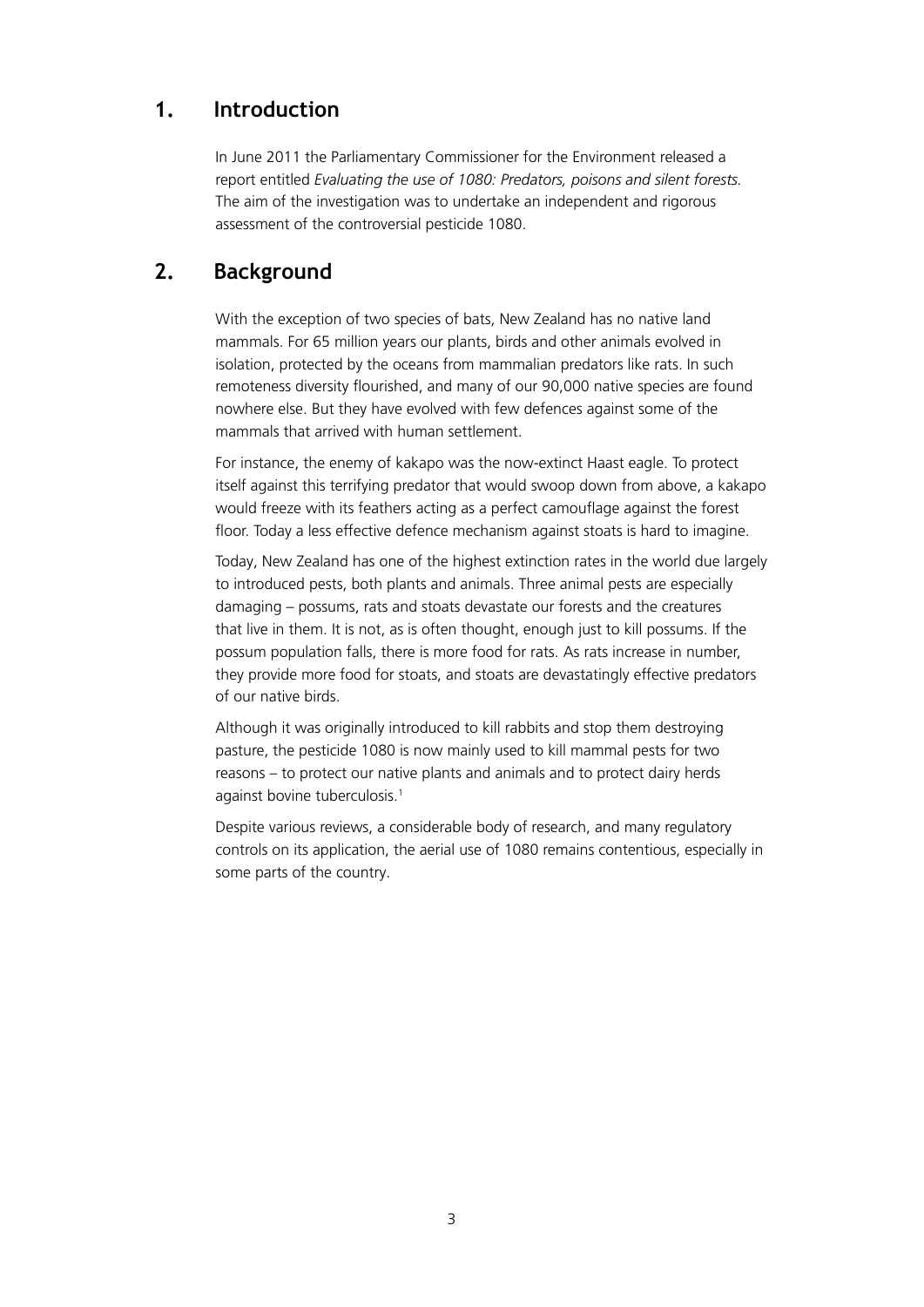## **3. Main findings of the investigation**

The investigation was focused on the use of 1080 to protect native species by killing possums, rats and stoats. Because they are carnivorous, stoats do not eat 1080 baits but are killed by 'secondary poisoning' when they eat poisoned rats.

Both the effectiveness and the concerns about 1080 were assessed by responding to a series of questions.

Regarding the effectiveness of 1080, it was found that it:

- reduces populations of possums, rats, and stoats down to low levels;
- leads to increases in the survival of native birds and trees:
- knocks down the rapid growth in populations of rats and stoats in mast years when trees flower profusely and provide huge amounts of food for pests;
- can be used on a large scale in remote rugged areas that comprise most conservation land;
- is much more cost-effective than ground control when used aerially.

Regarding concerns about 1080, it was found that it:

- $\bullet$  does not build up in the environment;<sup>2</sup>
- seldom causes by-kill when applied with modern controls;
- does not endanger people provided it is used as prescribed in regulations;
- is 'moderately humane' in the way it kills pests.

Alternative methods of killing possums, rats and stoats – trapping, other poisons and biological control – were also examined. While they have their place, none come close to replacing 1080.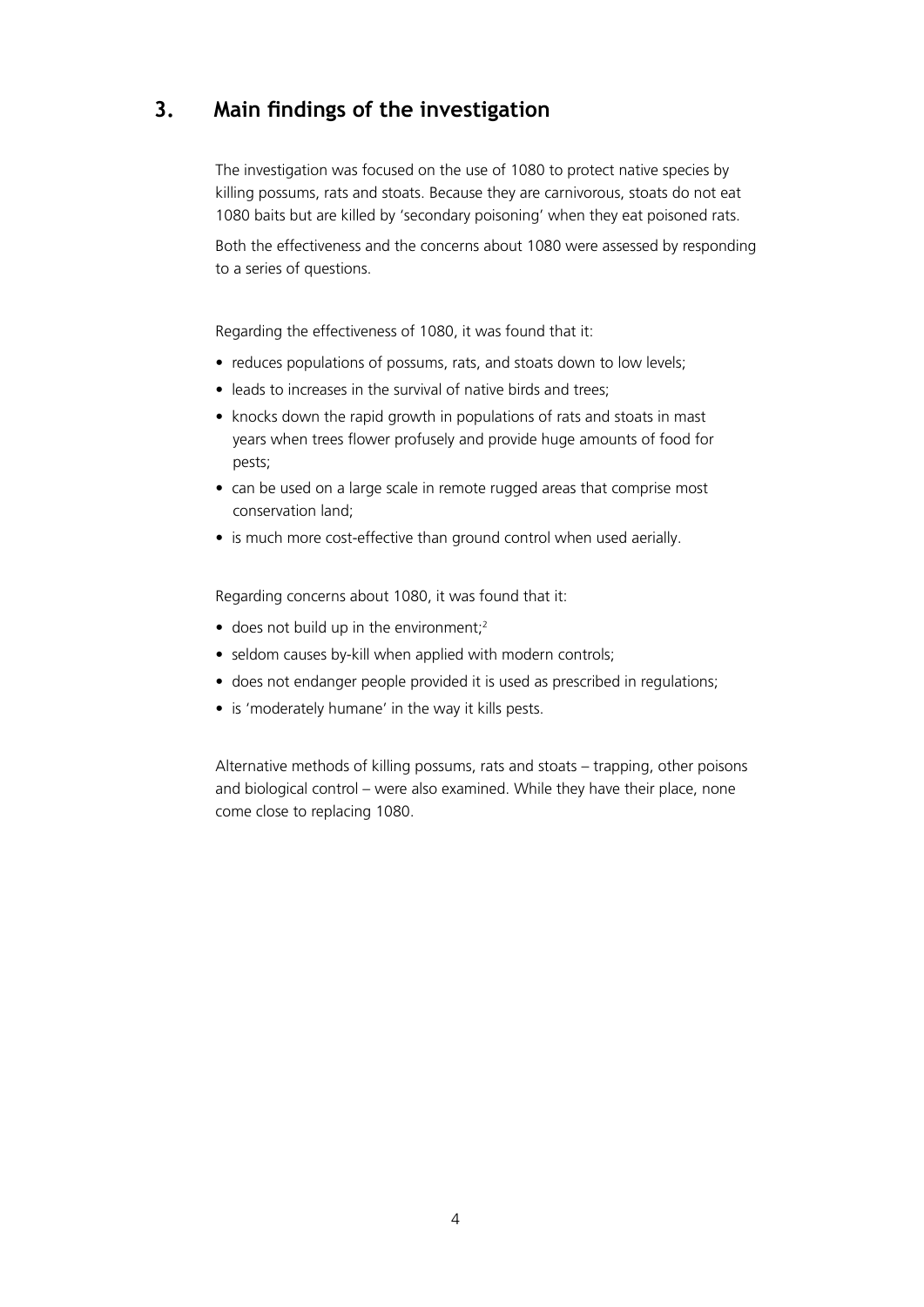## **4. Reaction to the report**

The use of 1080 has long been controversial and consequently the report attracted a great deal of media attention and commentary.

#### **Government and political parties**

The report was welcomed by the Government. Minister of Conservation Hon. Kate Wilkinson said *"Only the introduced predators will benefit from a moratorium, which I agree isn't needed".*<sup>3</sup>

Labour Party Conservation spokesperson, Hon. Ruth Dyson, strongly supported the recommendations, saying "*we now have an evidence base upon which to form our views*". And Environment spokesperson Charles Chauvel commented *"We must not let our future be one of silent forests. We have the evidence provided in a robust and independent way. Now all that remains is for the Ministers to take action".*<sup>4</sup> 

The Green Party welcomed the report, but said that 1080 should be used only *"as a measure of last resort in hard-to-get places where it is the only cost-effective way to control pests".*<sup>5</sup>

Maori Party Environment spokesperson Rahui Katene welcomed the report saying *"it is timely that we have an independent report which looks at all the arguments both for and against the use of 1080".* At the time, the Maori Party had a Member's bill seeking to ban the import, manufacture and use of 1080 in New Zealand, but reviewed the bill after the release of the Commissioner's report and withdrew it.<sup>6</sup>

In contrast, United Future leader Hon. Peter Dunne dismissed the report as a *"kick in the guts for many of our provincial communities."*<sup>7</sup> However, in late 2011, when questioned about 1080, he said *"There is a lot of evidence about its destructiveness to habitats and species, but we have never been so irresponsible as to suggest it should be phased out in the absence of an alternative."*8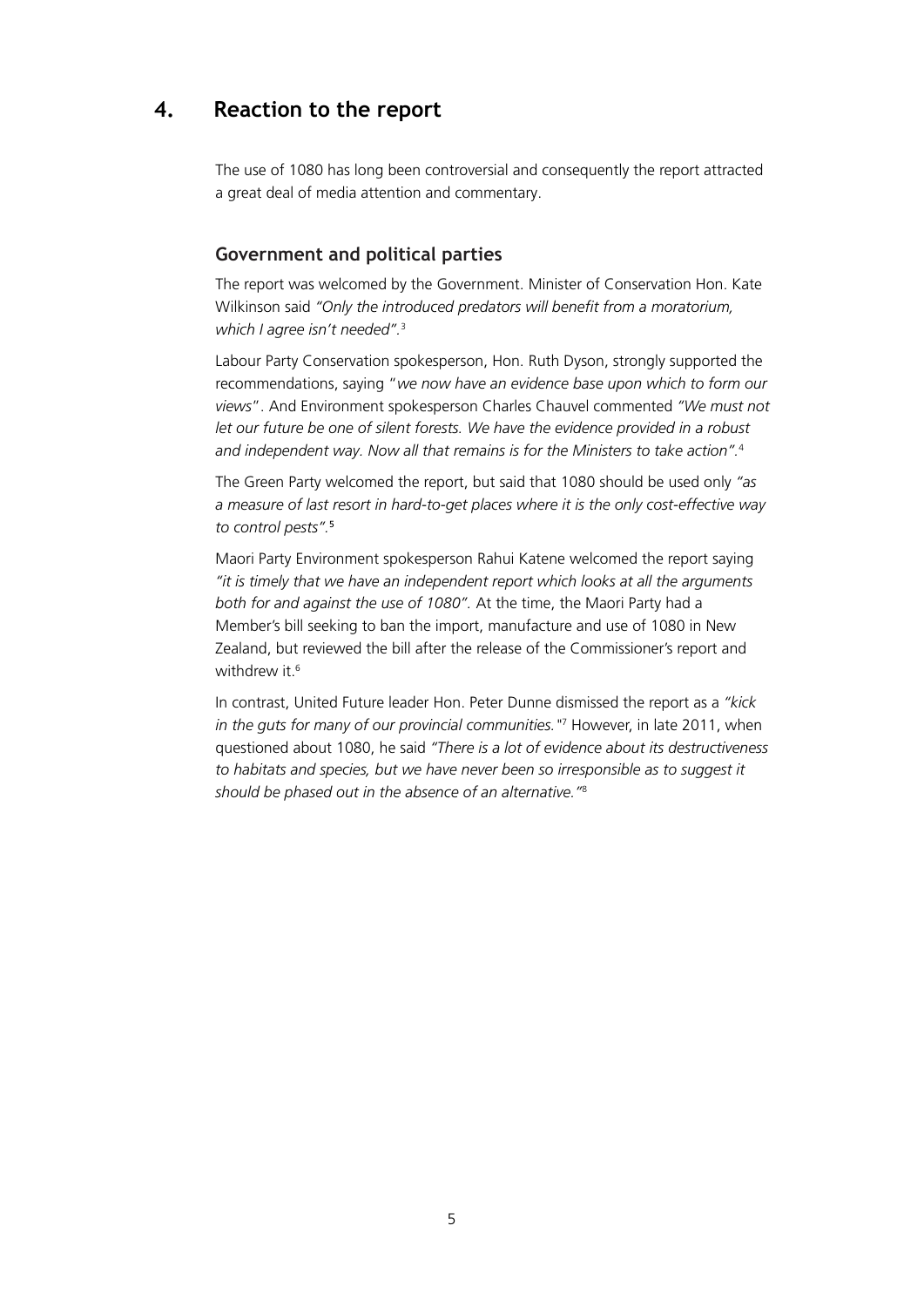#### **Commentators**

Following the release of the report, supportive editorials and feature articles appeared in virtually every newspaper in the country. These included *"Row far bigger than 1080's few failings"* in the NZ Herald, *"We have no choice on using 1080"* in The Press, and *"But it feels so bad…"* in the Southland Times.

Journalist and commentator Pattrick Smellie wrote that the report *"… appears to have done what years of argument … has failed to achieve – a sharp shift in sentiment to favour the widely derided poison".*<sup>9</sup>

The report stood up to scrutiny from the scientific community. Professor Dave Kelly said that *"the net effect of recent well-run (1080) operations is overwhelmingly positive",* and Professor Doug Armstrong said *"most people seem to mistake the ongoing declines of native birds due to predation to effects of 1080."*10 Wildlife ecologist John Innes reported *"reading every word of the report, punctuated by uncharacteristic out-loud whoops of delight".*<sup>11</sup>

Royal Forest & Bird Protection Society spokesperson Nicola Vallance said the report *"showed clearly that 1080 was a lifeline for New Zealand's endangered native birds and forests".*<sup>12</sup>

Federated Farmers president Don Nicolson described the report as *"popping the 1080 mythology balloon"* and the Animal Health Board released a statement saying *"Hopefully such a comprehensive report will reassure the New Zealand public that the carefully-regulated use of biodegradable 1080 to control predatory pests, such as possums, is not only safe, but necessary."*13, 14

However, there was also strong criticism from some opponents. South Canterbury Deer Stalkers Association president Tim McCarthy said *"the destruction [1080] does to the land, and to native plants and animals, is indiscriminate…The hunting fraternity simply does not want any poisons in our food chain".*15 And Poison Free New Zealand spokesperson Paul Cohen said *"it's just typical corporate science driven by people who want to drop 1080. It's fabricated to look good. They have an agenda…to keep dropping 1080 but the true science shows it is dangerous for our environment and humans".*16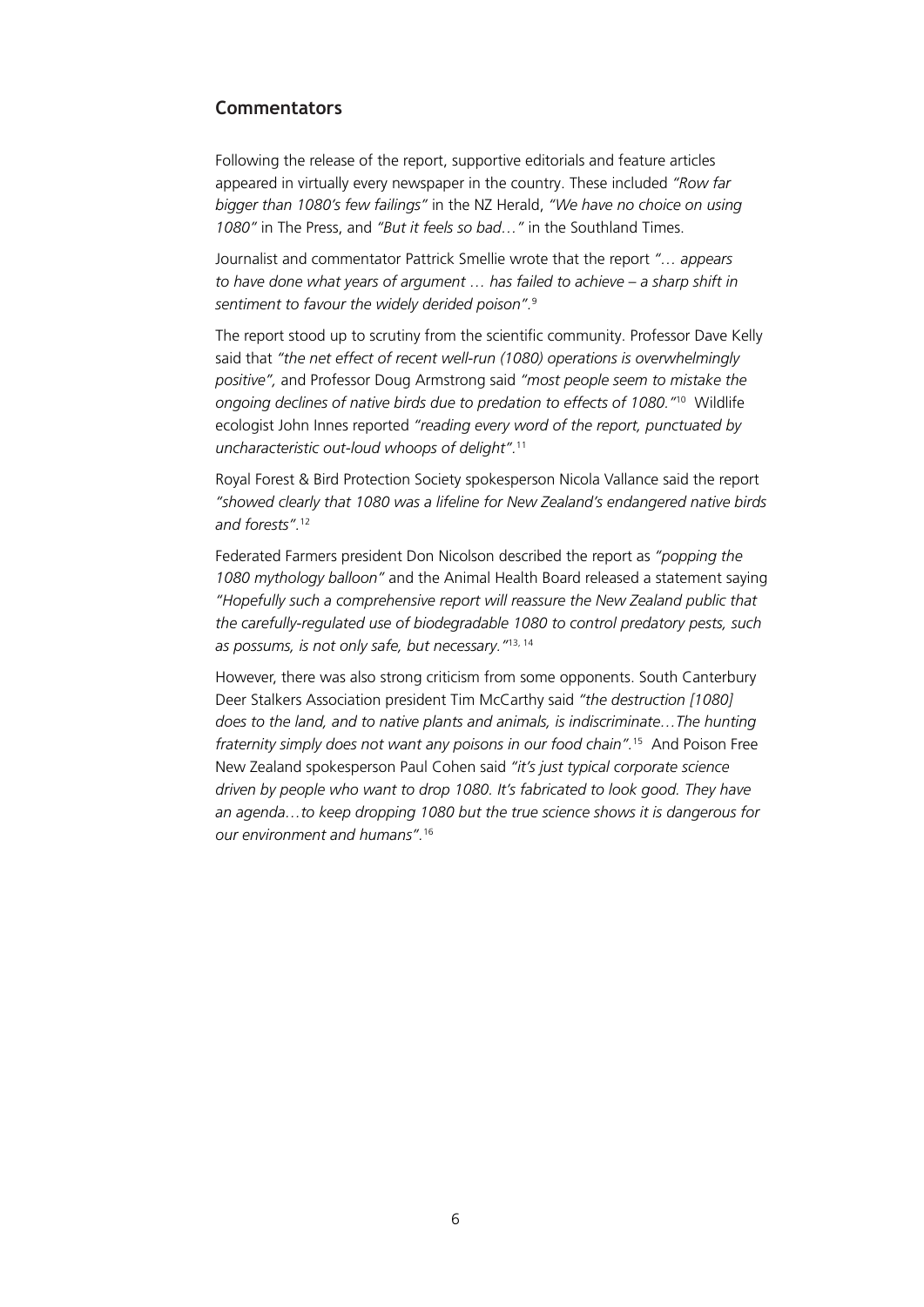## **5. Responses to the Commissioner's recommendations**

The report concluded with six recommendations from the Commissioner.

Recommendation 1: Parliament does not support a moratorium on 1080.

In the 2008 election, the Maori Party's policies included a moratorium on 1080. As described above the Maori Party submitted a members bill to ban the import, manufacture and use of 1080.<sup>17</sup> After the release of the report, the bill was withdrawn and a moratorium on 1080 was no longer a Party policy going into the 2011 election.

The United Future Party went into the 2008 election with a policy opposing the aerial use of 1080 unless successful ground-based operations were not possible.<sup>18</sup> But in the 2011 election, the Party's policy had changed to a complete ban on the use of 1080 while recognising that this would take time.

The Mana Party's environmental policy in the 2011 election also included a ban on 1080.20

No other parties currently support a moratorium on 1080.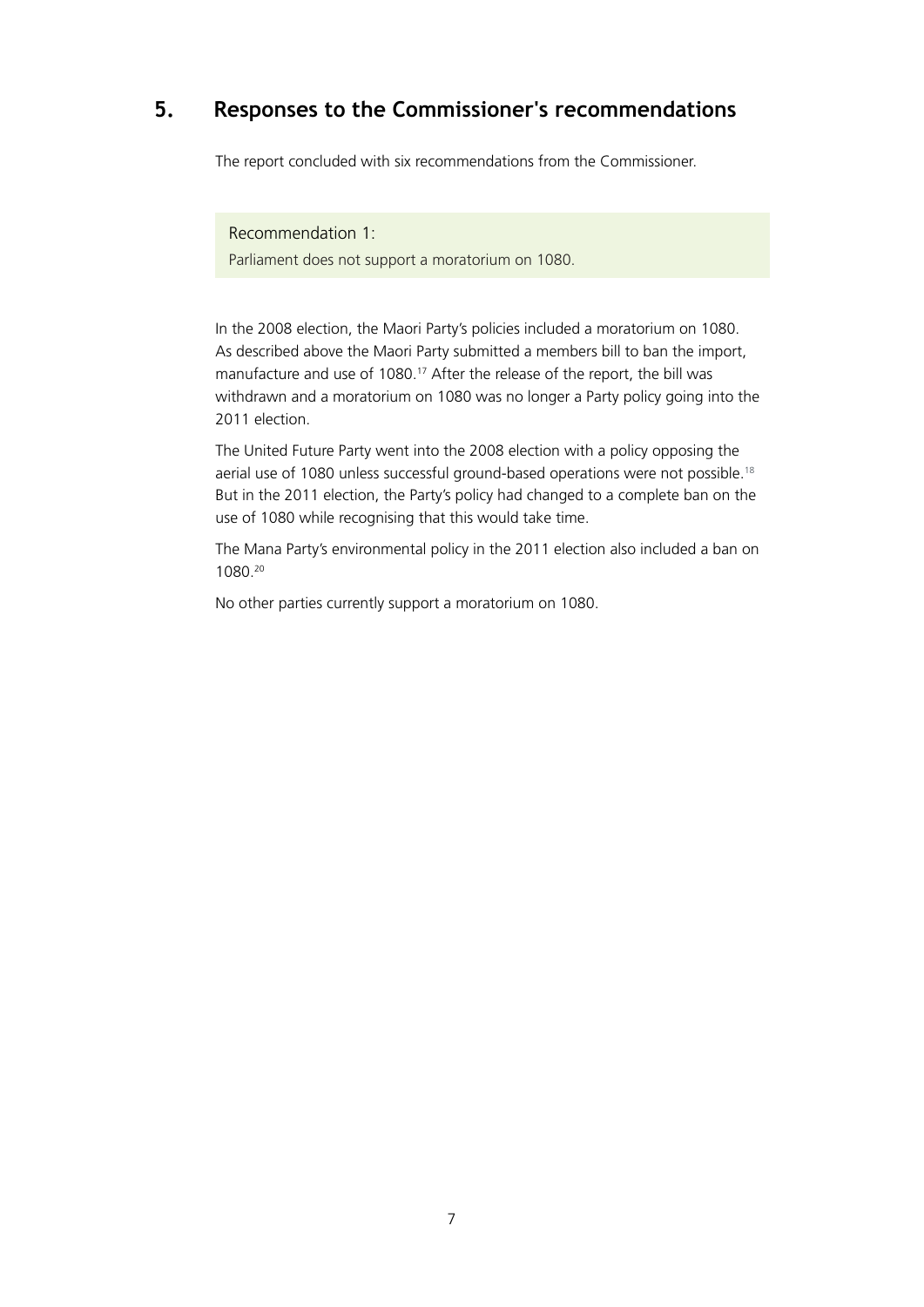#### Recommendation 2:

The Minister for the Environment investigate ways to simplify and standardise the way 1080 and other poisons for pest mammal control are managed under the Resource Management Act and other relevant legislation.

The labyrinth of laws and regulations that govern the use of 1080 and other poisons used to control introduced pests creates unnecessary complexity and confusion. In particular, different councils control aerial 1080 use differently – in some regions it is a 'permitted activity' and in others it is not.<sup>21</sup> This must add unnecessary cost and restrictions to operations, and potentially make it difficult to respond quickly enough to mast events. In some cases, the hurdle of obtaining resource consents may have stopped aerial 1080 operations from taking place at all.

In May 2013, the Commissioner wrote to the Minister for the Environment, Hon Amy Adams. In her response, the Minister said that the Ministry has recently provided updated guidance to councils encouraging them to avoid duplication on matters already covered under the Hazardous Substances and New Organisms (HSNO) Act.22 However, this guidance does not mention 1080 or indeed refer to any tangible examples of duplication. Moreover, HSNO regulations only deal with some aspects of the use of 1080 that would be considered in an application for a resource consent.

The other aspect of enquiry was whether any work is being done to develop a National Environmental Standard (NES) to make aerial 1080 a permitted activity in all regions. The Commissioner also raised this question with the Minister of Conservation, Hon Nick Smith, after he took up the portfolio. The pros and cons of an NES on aerial 1080 are being explored by the Department of Conservation, Environment Waikato and the Animal Health Board, and a meeting with Ministry for the Environment officials is imminent<sup>23</sup>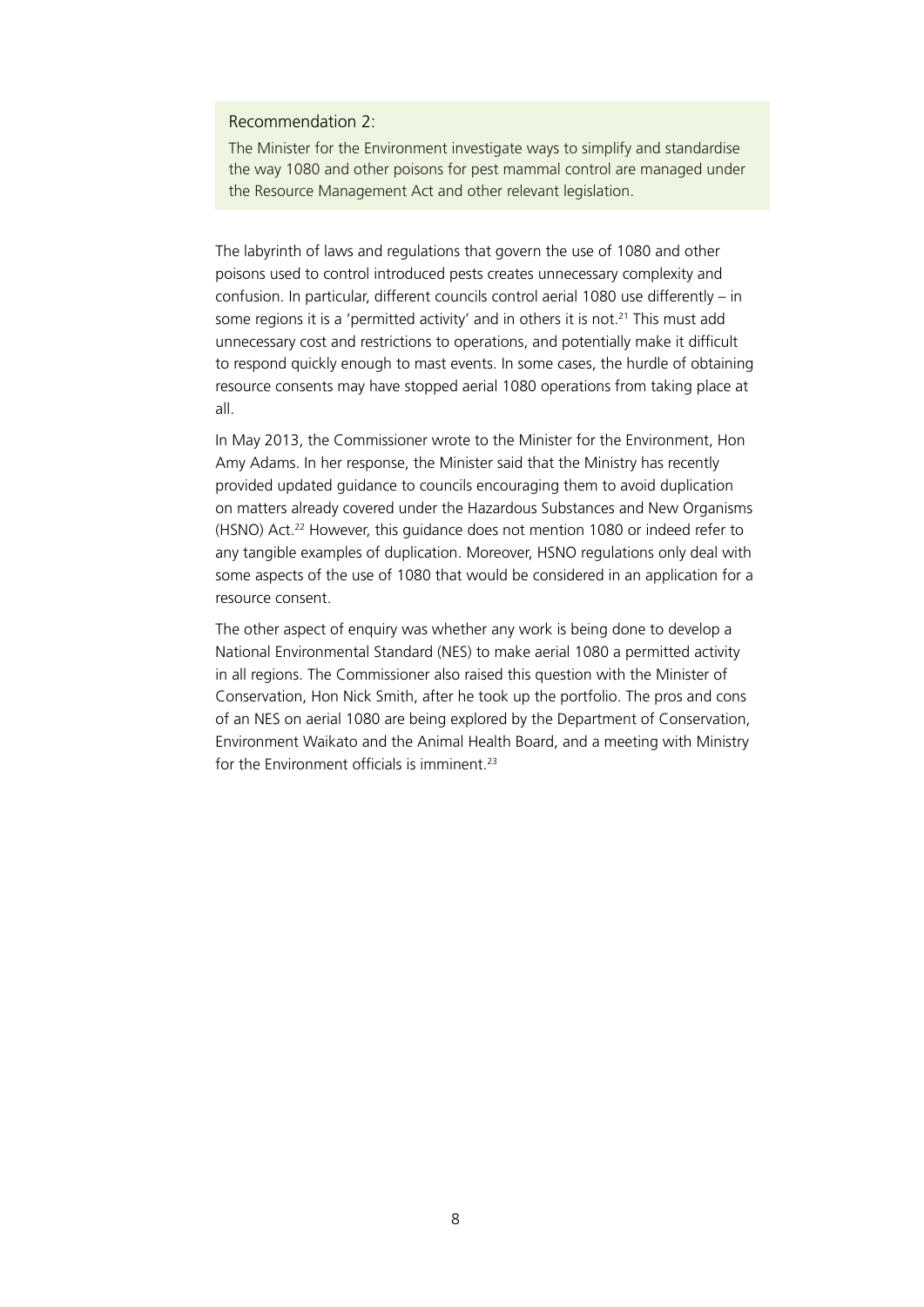Recommendation 3:

The Minister of Conservation establishes the Game Animal Council as an advisory body that works collaboratively with the Department of Conservation, but ensures that responsibility for all pest control remains with the department.

During the investigation, the concern arose that the desire of the proposed Game Animal Council to protect deer and other game animals might come into conflict with the Department of Conservation's role in carrying out pest control.

The Game Animal Council does not yet exist. Its establishment bill had its first reading in March 2012. Subsequently, the Local Government and Environment Select Committee acknowledged the Commissioner's recommendation, stating in its report back to the House:

*"We recommend inserting new clause 34A to make it clear that ministerial powers relating to the authorisation of hunting could not limit the ability of the Minister or Director-General of Conservation to carry out the killing of wild animals or pests for control or management purposes".*24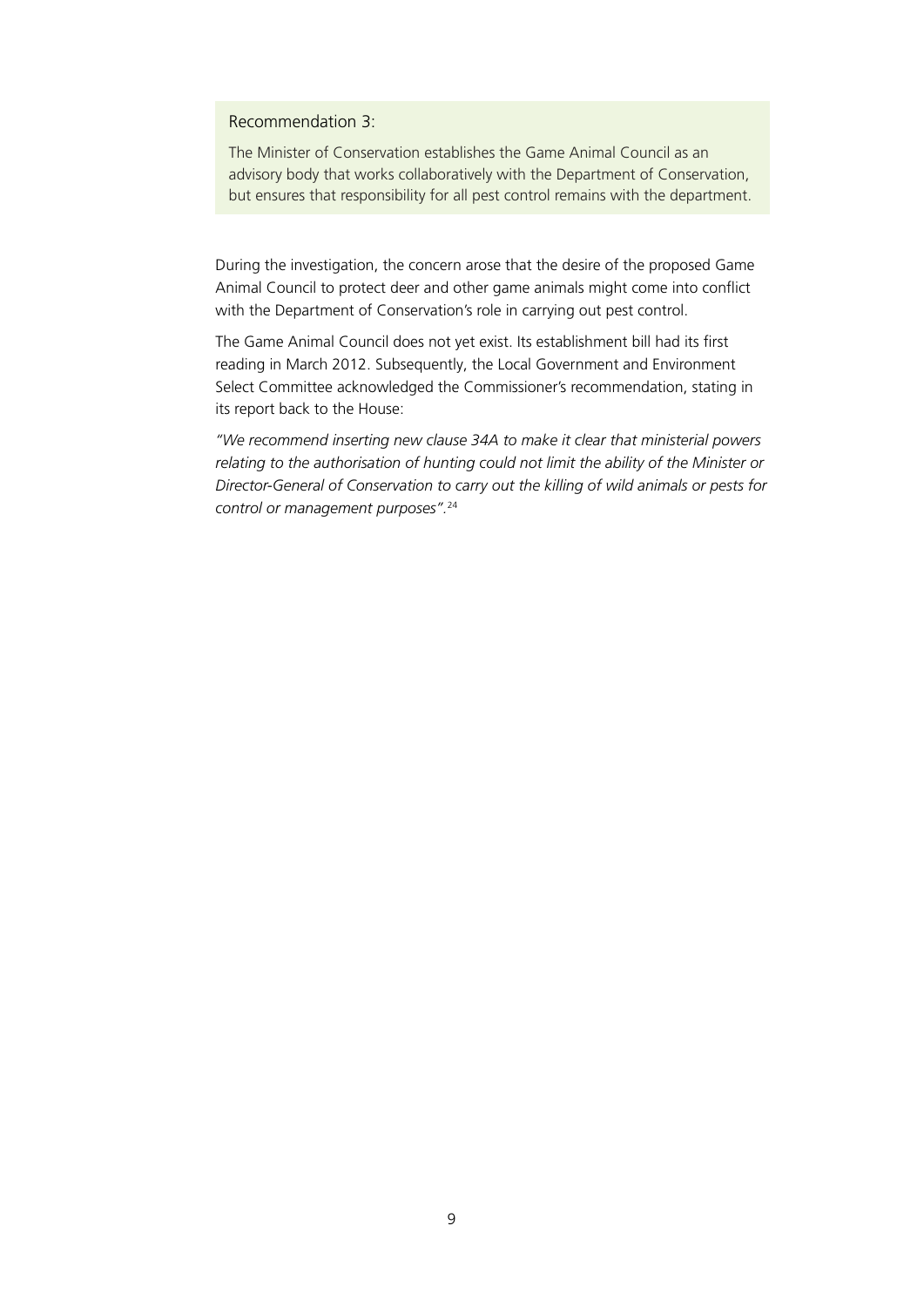Recommendation 4:

The Minister of Justice introduces an amendment to the Ombudsmen Act 1975 to add the Animal Health Board to Part 2 of Schedule 1 of the Act, and thereby make the Animal Health Board also subject to the Official Information Act 1982.

At the time of the investigation, the Animal Health Board (AHB) was not subject to the Official Information Act (OIA). This meant that people concerned about 1080 could not be confident that the AHB would provide full information about 1080 operations. A lack of transparency in an agency with powers established in legislation can engender mistrust.

The Animal Health Board was made subject to the OIA in 2012 by adding the phrase *"Management agencies under the Biosecurity Act 1993, if they are corporate bodies, in their role under pest management plans…"* to Schedule 1 of the Ombudsmen Act 1975.25 However, this is so convoluted that many people would struggle to find out that the AHB is now subject to the OIA.

Accordingly, the Commissioner wrote to the Chief Executive of the AHB, suggesting that a statement that the AHB is subject to the OIA be placed in a prominent place on the AHB website. The Acting Chief Executive replied that OIA requests for information have been received and complied with, and that a redesign of the website will soon *"ensure that OIA requests are facilitated through the Contact Us section"*. 26

Since the AHB has been accused of secrecy regarding its 1080 operations in the past, it would be helpful to see a more explicit acknowledgement on its website that it is now subject to the OIA – for example, "For a request for information under the OIA, please click here".

Recommendation 5:

The Minister of Conservation asks the Department of Conservation to prioritise the development of national policy and operational procedures on possum fur harvesting.

Well-organised large scale trapping and poisoning possums for fur may be economically viable, although it is unlikely to reduce possum populations enough to benefit native animals and plants. However, it could be used to complement other pest management, particularly in remote back country where there is no pest control.

The development of national policy and operational procedures on possum fur harvesting has not been made a priority by DOC, although the potential for this to happen remains as the new structure of the department is established.<sup>27</sup>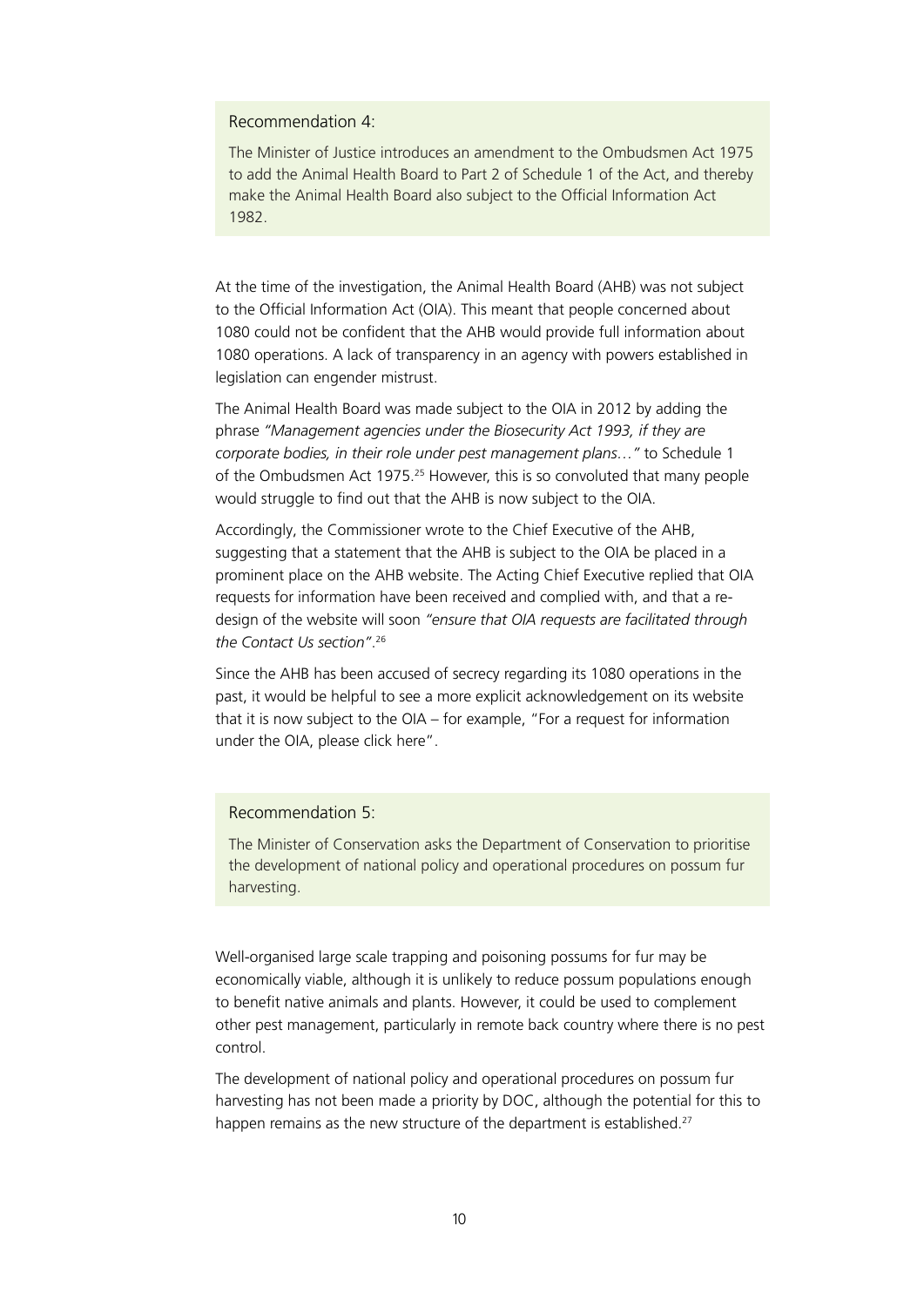Recommendation 6:

The Minister of Conservation improve information about pest control on the conservation estate by providing consistent and accessible information on the Department of Conservation website, including the purposes and results of different pest control operations.

It became clear during the investigation that the quality and nature of communication about 1080 operations needed improvement.

Standard operating procedures and guidelines have now been made publicly available on the DOC website, and there is greater consistency across conservancies.28 However, the two reports that are available on each 1080 operation are far from easily readable summaries that would lead to greater public understanding of important matters such as why the operation is being done and what its results are. These reports are technical in nature, and are required for compliance with regulations.

The Pesticide Summaries tell hunters and other people where pesticides are being used on conservation land so they know which areas to avoid. These meet the requirements of the NZ Food Safety Authority (now part of the Ministry for Primary Industries).

The Operation Reports are required for compliance with HSNO regulations, and are on the Environmental Protection Authority's 1080 watch list (the EPA administers the HSNO Act). There appears to be no indication on the DOC website that the 1080 watch list exists and there is no direct link to it, as suggested in the Local Government and Environment Committee's report on 1080.29

In May 2013, the Commissioner wrote to Hon Nick Smith, Minister of Conservation, asking if DOC has further plans to improve communication about 1080 operations.

He replied that some thought has gone into simplifying the Pesticide Summaries, although no resources have been allocated to producing comprehensive nontechnical summaries of operations. The Minister has asked for the Pesticide Summaries to be linked to the 1080 watch list on the EPA website.<sup>30</sup>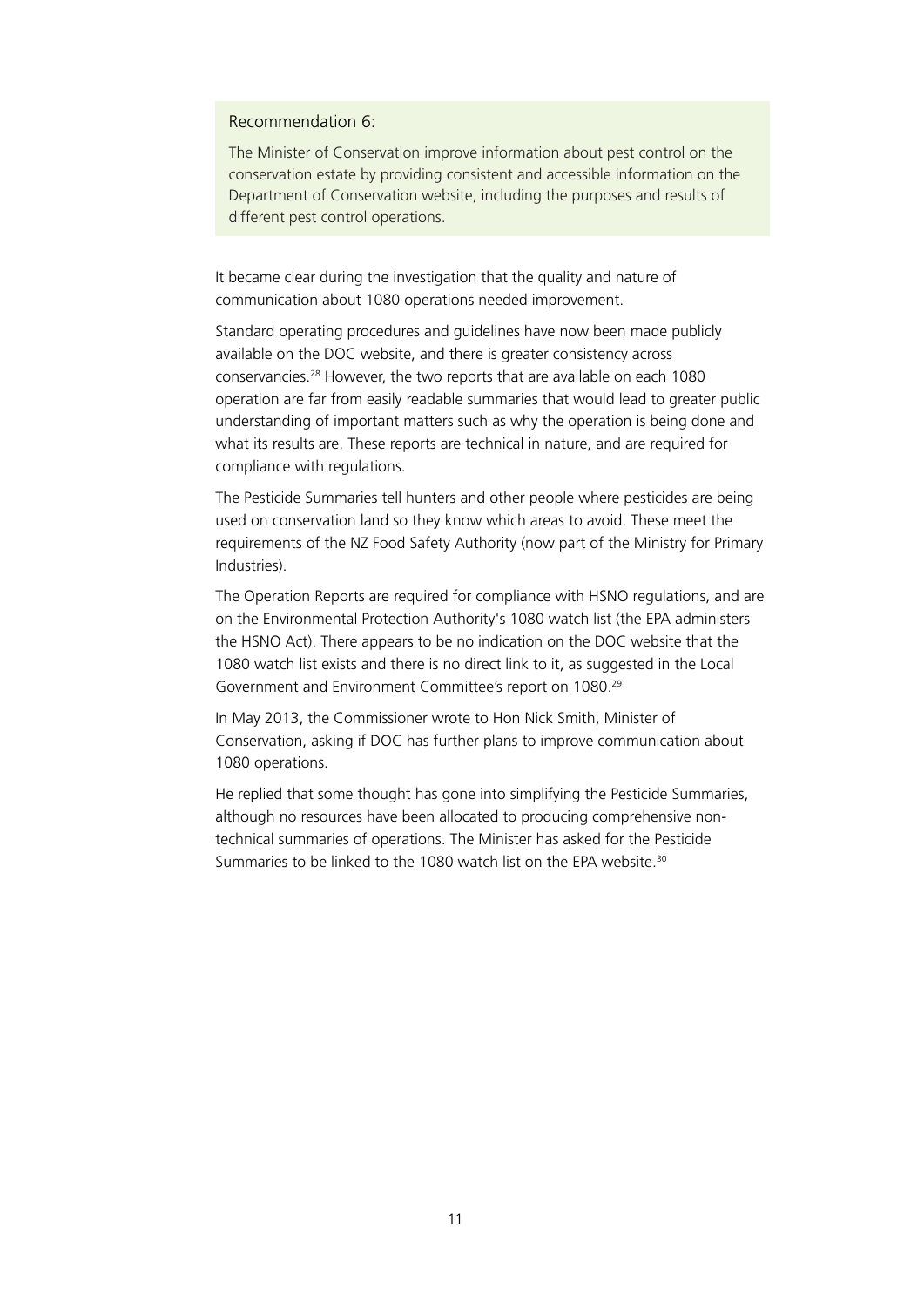## **6. Some continuing issues**

#### **Very inadequate pest control**

During the investigation it was found that only on one-eighth of conservation land are populations of possums, rats and stoats controlled to any extent.<sup>31</sup> The corollary must be an ongoing decline in biodiversity over the great majority of conservation land.

DOC is currently prioritising its biodiversity work by developing a Natural Heritage Management System (NHMS). This will lead to more targeted pest control focused on high priority ecosystems and species, although the majority of ecosystems and species on the NHMS rankings are not scheduled to receive any active management. It is also unclear whether the implementation of NHMS will lead to greater or less use of 1080.

However, the fact remains that aerial 1080 is the most cost-effective way of controlling the three key pests of possums, rats and stoats over large areas.

#### **The balance between operations and research**

|                                   | Funding allocated in DOC's<br>2012/2013 budget |
|-----------------------------------|------------------------------------------------|
| Operations - ground & aerial 1080 | \$2 million                                    |
| Research:                         |                                                |
| - Improving how 1080 is used      | \$1 million                                    |
| - Trials for self-resetting traps | \$1.9 million                                  |
| - Alternative toxins              | \$0.09 million                                 |
|                                   |                                                |

In the 2012/13 year, DOC allocated more funding to research on 1080 and its alternatives than it did to pest control operations using 1080.<sup>32</sup>

Judgement on the value of the research would, of course, require an investigation of its own.33 Doubtless, individual research projects have great merit, but this (and other expenditure by DOC) should be compared with the known benefits that come from using a toxin that has been proven effective and cost-effective in knocking down populations of the three pests that are doing so much damage to our unique plants and animals.

In 2012/13, the AHB allocated \$7 million for 1080 operations and \$0.61 million for 1080 research.<sup>34</sup> Much of this research funding is spent on reducing the cost of aerial 1080 operations.<sup>35</sup>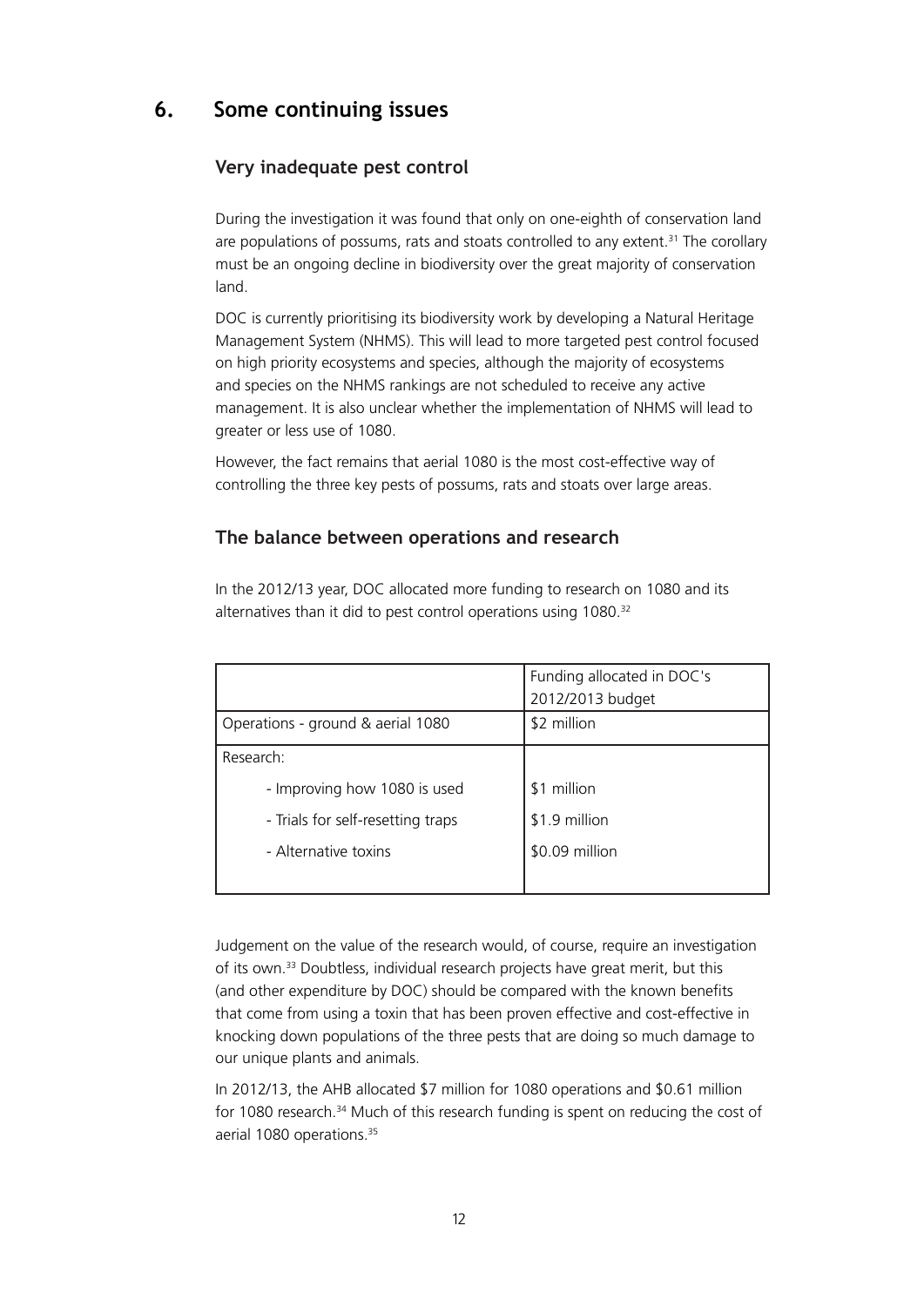#### **The relationship between AHB and DOC**

The AHB, DOC and, indeed, some regional councils, all carry out pest control using 1080 across New Zealand. Coordination of their efforts can achieve better results and reduce costs.

The AHB is generally able to be flexible with the timing of aerial 1080 operations, but does need time to plan and liaise with communities. DOC often has less flexibility because of the need to respond rapidly to the burgeoning populations of rats and stoats that follow mast events. Opportunities for coordination should always be pursued. It is good to see that the AHB and DOC have been coordinating on 1080 drops in Kahurangi National Park and in the Tararua ranges.36

Although the AHB is concerned with bovine TB not biodiversity, its 1080 operations do benefit conservation land. What are the implications for conservation when the AHB achieves its goal of eradicating bovine TB?

According to a DOC analysis, this will not become an issue for many years because the earliest the AHB could completely eradicate bovine TB is 2035.37 But this analysis considers the issue at a national level. Environment Waikato is looking at ways to prioritise and reduce pest control costs, in preparation for the possibility that the AHB might consider bovine TB is no longer a threat in certain places in Waikato.<sup>38</sup>

#### **A predator-free New Zealand?**

The idea of a predator-free New Zealand achieved by eradicating rather than controlling pests was floated by the late Sir Paul Callaghan in his last public lecture in February 2012. This idea has gained much traction within the conservation and scientific communities, sparking much discussion over feasibility.

Sir Paul's vision was inspired by the success of Zealandia – the predator-free sanctuary in the heart of Wellington. He proposed that we should start by making both Stewart Island and Great Barrier Island predator-free and building more sanctuaries on the mainland.

It would be wonderful if this vision could be achieved, but it would involve overcoming many major challenges. Every New Zealander would have to be on board. Undoubtedly it would be expensive. And undoubtedly, 1080 would have to play a major role, unless there are scientitific breakthroughs in pest control that go well beyond what has been achieved so far.

It is time the 'bad press' about 1080 was put to rest. It has not always been used wisely and well, and there is always room for improvement. But it should not be viewed as a 'necessary evil'. We are lucky to have it.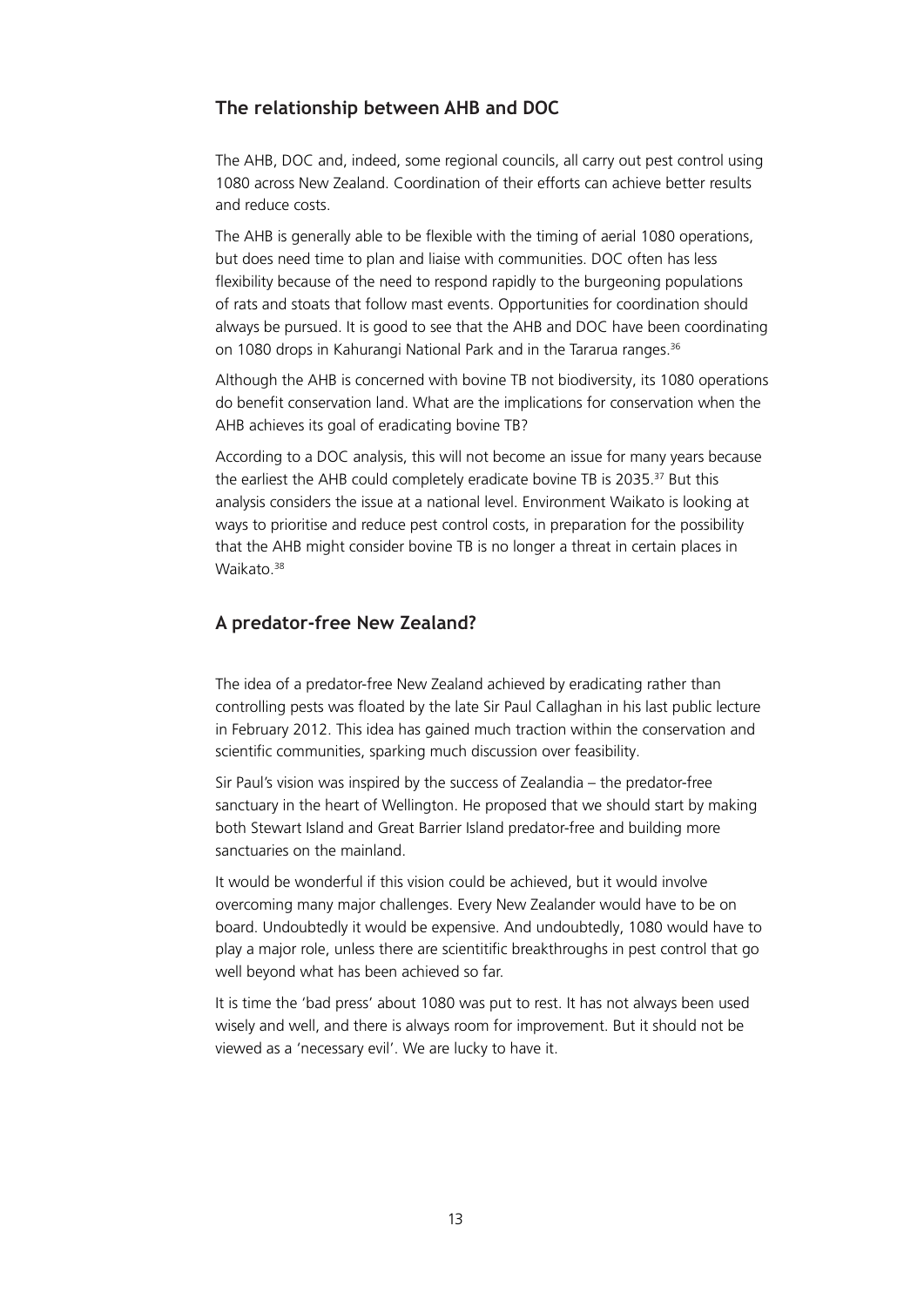## **Notes**

- 1 Possums are major carriers of bovine tuberculosis. 1080 is also sometimes used to kill rabbits, hares and wallabies.
- 2 There is one exception 1080 can linger in carcasses of poisoned animals under very cold and dry conditions for some months.
- 3 NZ Herald, *"Government gives backing to 1080 report",* 8 June 2011.
- 4 Press Release, *"Labour supports findings of Parliamentary Commissioner for the Environment"*, 8 June 2011.
- 5 Press Release, *"Dunne's proposal to ban 1080 unworkable"*, 8 June 2011.
- 6 Press Release, *"Maori Party reviewing its bill to ban the import, manufacture and use of 1080 in Aotearoa",* 8 June 2011; Stuff Politics*, "Election soapbox: 1080"*, 16 November 2011.
- 7 Dominion Post, *"1080 report 'kick in the guts' Dunne"*, 8 June 2011.
- 8 The Wellingtonian, *"Peter Dunne looks ahead"*, 1 December 2011.
- 9 NZ Energy & Environment Business Week, *"Tectonic shift in attitude to 1080?",* 15 June 2011.
- 10 3 News, *"Scientists stick up for 1080"*, 9 June 2011.
- 11 Email to PCE office, 25 June 2011.
- 12 Timaru Herald, "*Backing for continued 1080 use",* 9 June 2011.
- 13 Sunday Star Times, *"Wright's plain-English report pops the 1080 balloon"*, 12 June 2011.
- 14 Press Release, "*Animal Health Board welcomes 1080 report"*, 8 June 2011. The Animal Health Board is responsible for the control of bovine tuberculosis.
- 15 Timaru Herald, "*Backing for continued 1080 use"*, 9 June 2011.
- 16 Dominion Post, "*Dismay and praise for 1080 report",* 9 June 2011.
- 17 Maori Party, *"Policy Priorities: He Aha te Mea Nui",* October 2008, p. 6.
- 18 United Future, *"Department of Conservation Reform",* 2008, p. 2.
- 19 United Future, *"Outdoor Recreation and Conservation",* 2011; United Future, *"United Future launches key policies for protecting our outdoor heritage"*, 15 November 2011.
- 20 Stuff Politics, "Election soapbox: 1080", 16 November 2011.
- 21 An aerial 1080 operation is currently planned for the Catlins, spanning both the Otago and Southland regions. Aerial 1080 is a permitted activity in Otago, but needs resource consent in Southland. Otago Regional Council, "Regional Plan: Water for Otago", Rule 12.7.1.4, p. 206.; Environment Southland, "Regional Water Plan for Southland", Rule 6, p. 11
- 22 Letter to the PCE from the Minister for the Environment, 17 June 2013